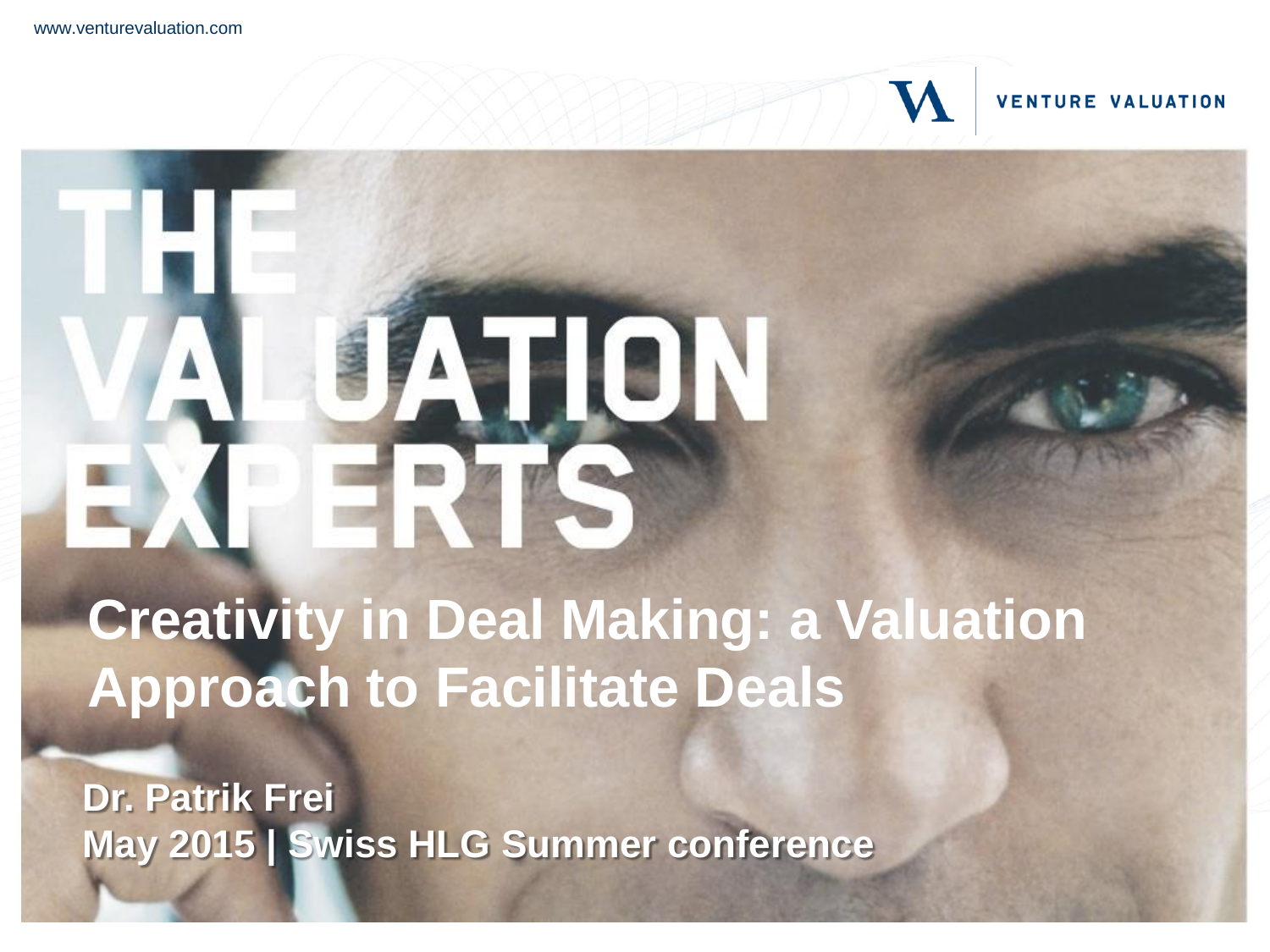## **Agenda**

- **Trends in deal-making**
- **Valuation of a product / deal**
- **Deal Value drivers**
- **Creativity/Deal facilitator**
- **Q&A**

 $\boldsymbol{M}$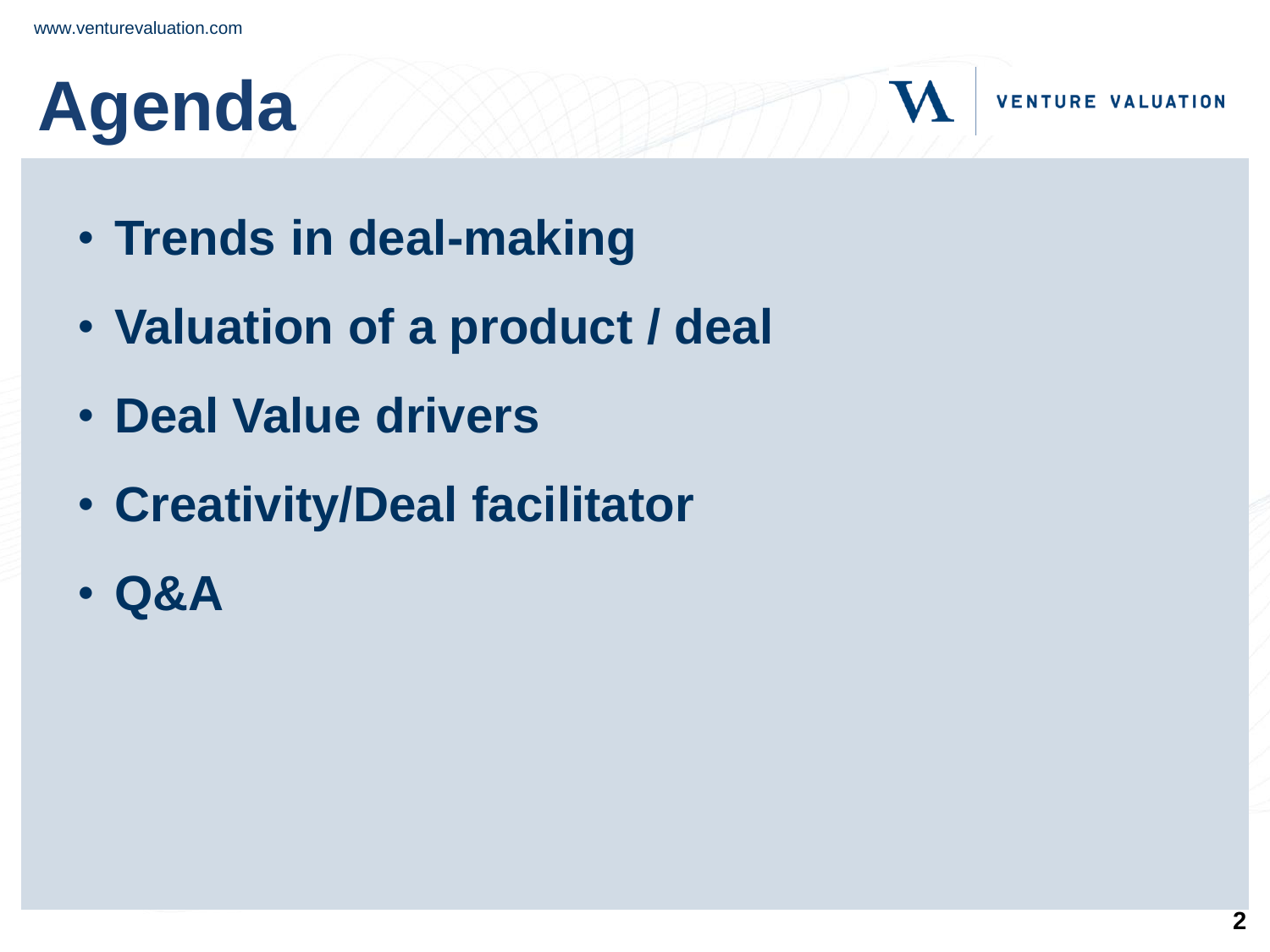#### **Venture Valuation**

**Independent assessment and valuation of Life Sciences companies / therapeutic products**

**Company, Deals & Investors Database Biotechgate.com**



- Switzerland (HQ); Canada; UK; Singapore; India; China
- Global experience with 25 people
- Track record of over 350 valued companies / products
- Investor clients such as Novartis, GSK, Fraunhofer Gesellschaft, European Investment Bank; Company clients: Arpida/Evolva; 4SC;
- Product valuation for licensing deals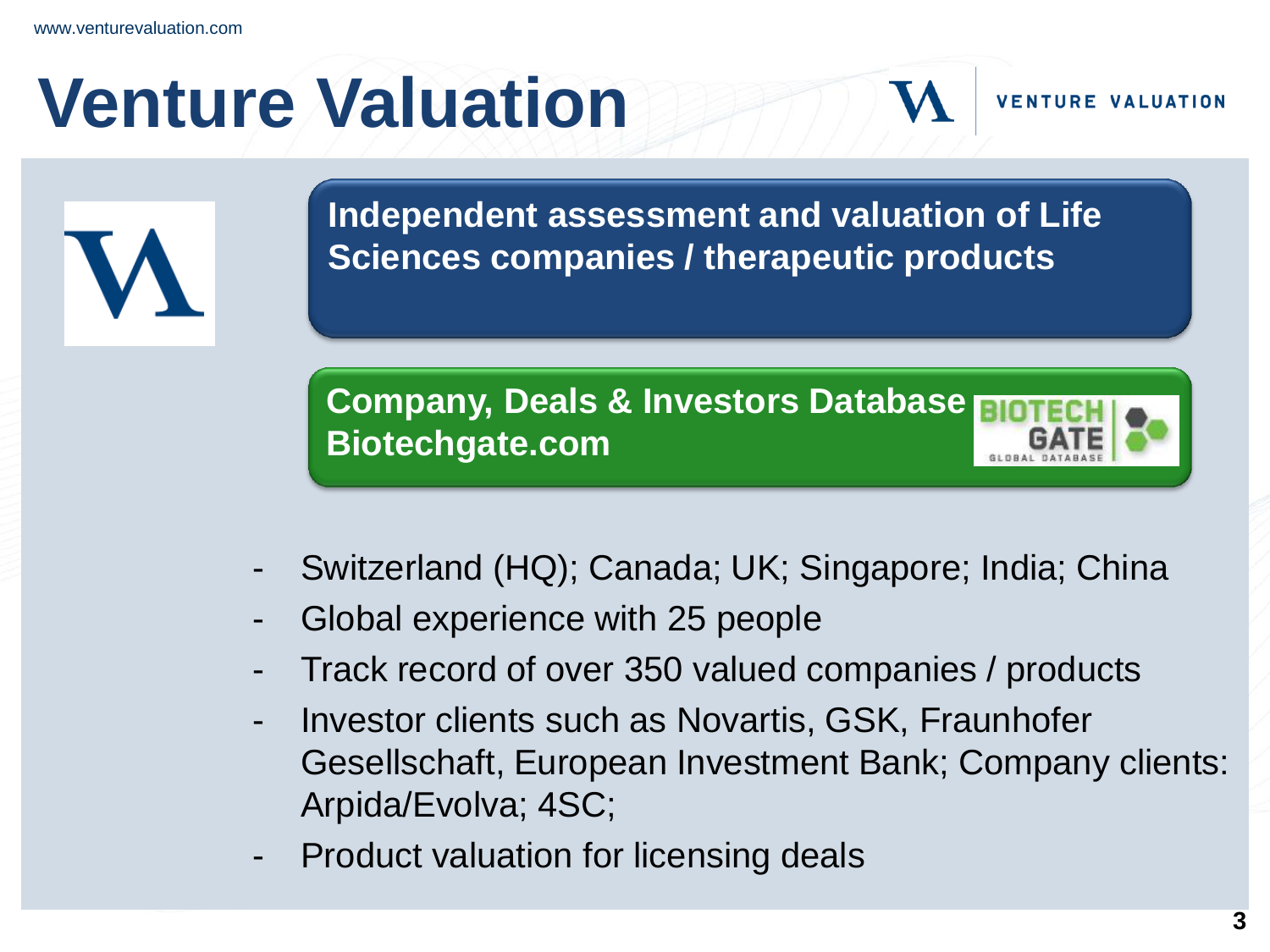## **Trends in Deal Making**

#### **Average of Up-front**

| In m USD           | 2006 | 2007            | 2008 | 2009 | 2010 | 2011 |    | 2012 2013 | 2014            |
|--------------------|------|-----------------|------|------|------|------|----|-----------|-----------------|
| Research           | 16   | 28              | 17   | 8    | 21   | 6    | 13 | 36        | 49              |
| <b>Preclinical</b> | 11   | 12              | 21   | 11   | 13   | 19   | 14 | 17        | 20              |
| <b>Phase</b> I     | 33   | 31              | 35   | 62   | 10   | 27   | 17 | 25        | 21              |
| Phase I/II         | 20   |                 | 40   | 20   | 50   | 3    | 46 | 52        | 14              |
| <b>Phase II</b>    | 50   | 37              | 41   | 50   | 55   | 26   | 44 | 72        | 70              |
| <b>Phase III</b>   | 24   | 48              | 75   | 43   | 62   | 50   | 22 | 74        | 151             |
| <b>Total</b>       | 25   | 32 <sub>2</sub> | 38   | 32   | 33   | 23   | 24 | 42        | 53              |
|                    |      |                 |      |      |      |      |    |           | <b>BIATEALL</b> |

**Source:** 



 $\boldsymbol{\mathsf{M}}$ 

**VENTURE VALUATION** 

Research: equity / research funding; multiple programs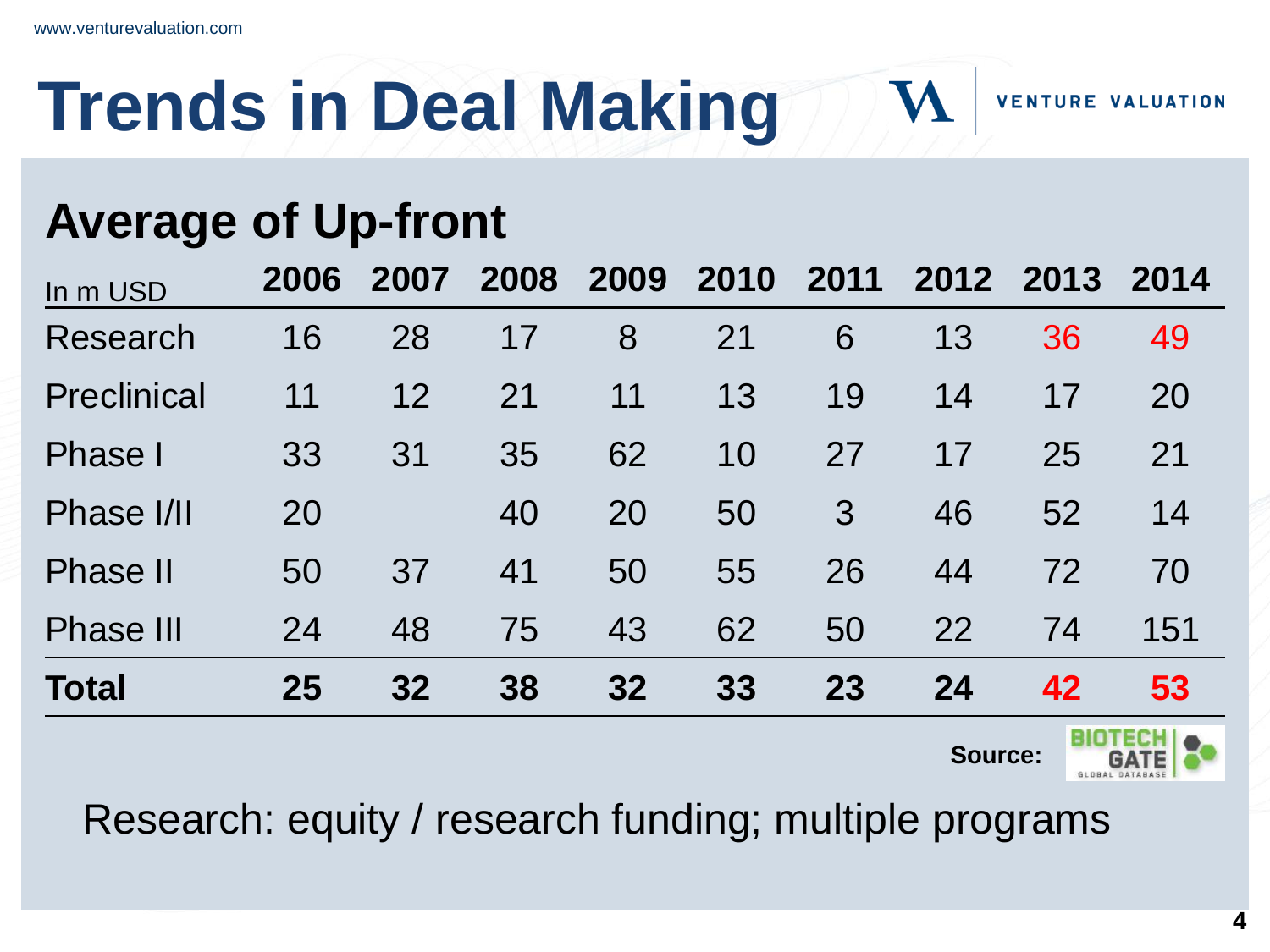### **Trends in Deal Making**

Jpfront payment (average in \$ millions; lines) SME to Pharma  $45 -$ 140 SME to SME SME to Pharma 40 Pharma to Pharma 120 Pharma to SME  $35 -$ Number of deals (bars) 100  $30 -$ SME to SME 80  $25 20 -$ 60  $15 -$ 40  $10.$ 20  $5 \Omega$  $\Omega$  $(19)$   $(38)$  $(47)$  (53)  $(74)(102)$  $(47)$   $(65)$  $(98)$   $(63)$  $(117)(45)$  $(7)$   $(6)$  $(3)$   $(7)$  $(6)$   $(4)$  $(6)$   $(5)$  $(8)$   $(1)$  $(12)$   $(1)$ Filed Phase 3 Phase 2 Phase 1 Preclinical Research

Source: Nature Biotechnology; The premium of a big pharma license deal; July 2014.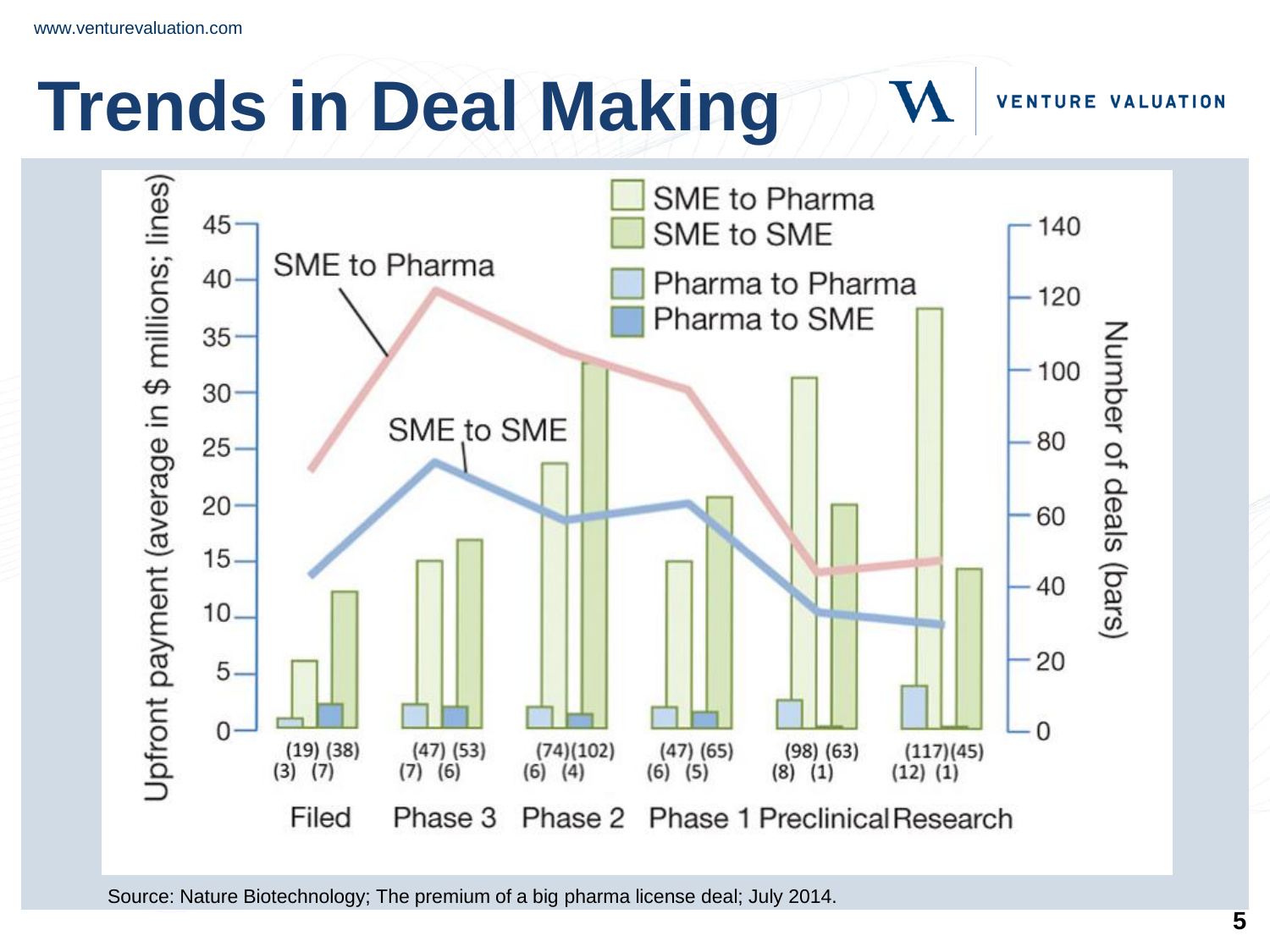## **Trends in Deal making**

- Pharma companies have gap in pipeline
- Licensing model: Biotech (B) => Pharma (P), but also  $B \Rightarrow B$ ,  $P \Rightarrow B$  and  $P \Rightarrow P$

**VENTURE** 

- Biotech compete with Pharma in-house R&D
- Pharma compete with investors
- Asia as active player (in- & out-licensing)

#### **=> Continuing demand for Licensing, M&A**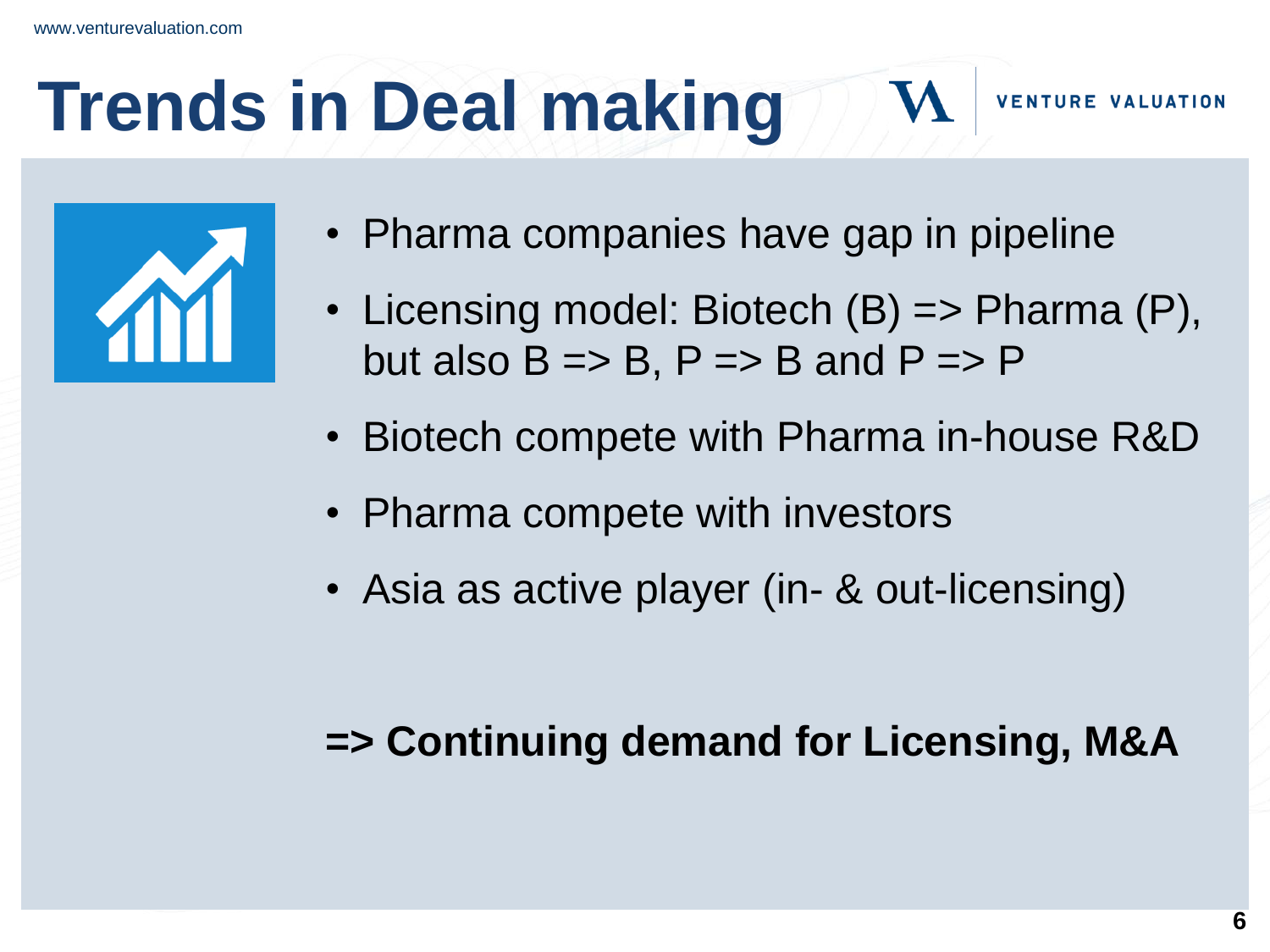#### **rNPV Product Valuation**

- 1. Development phase => investment  $Risk(r)$   $\qquad \qquad \Rightarrow$  success rate
- 2. Market phase  $\implies$  revenues Patent expiry => end of revenues (often no terminal value)
- 3. Discount / WACC => non-specific risk

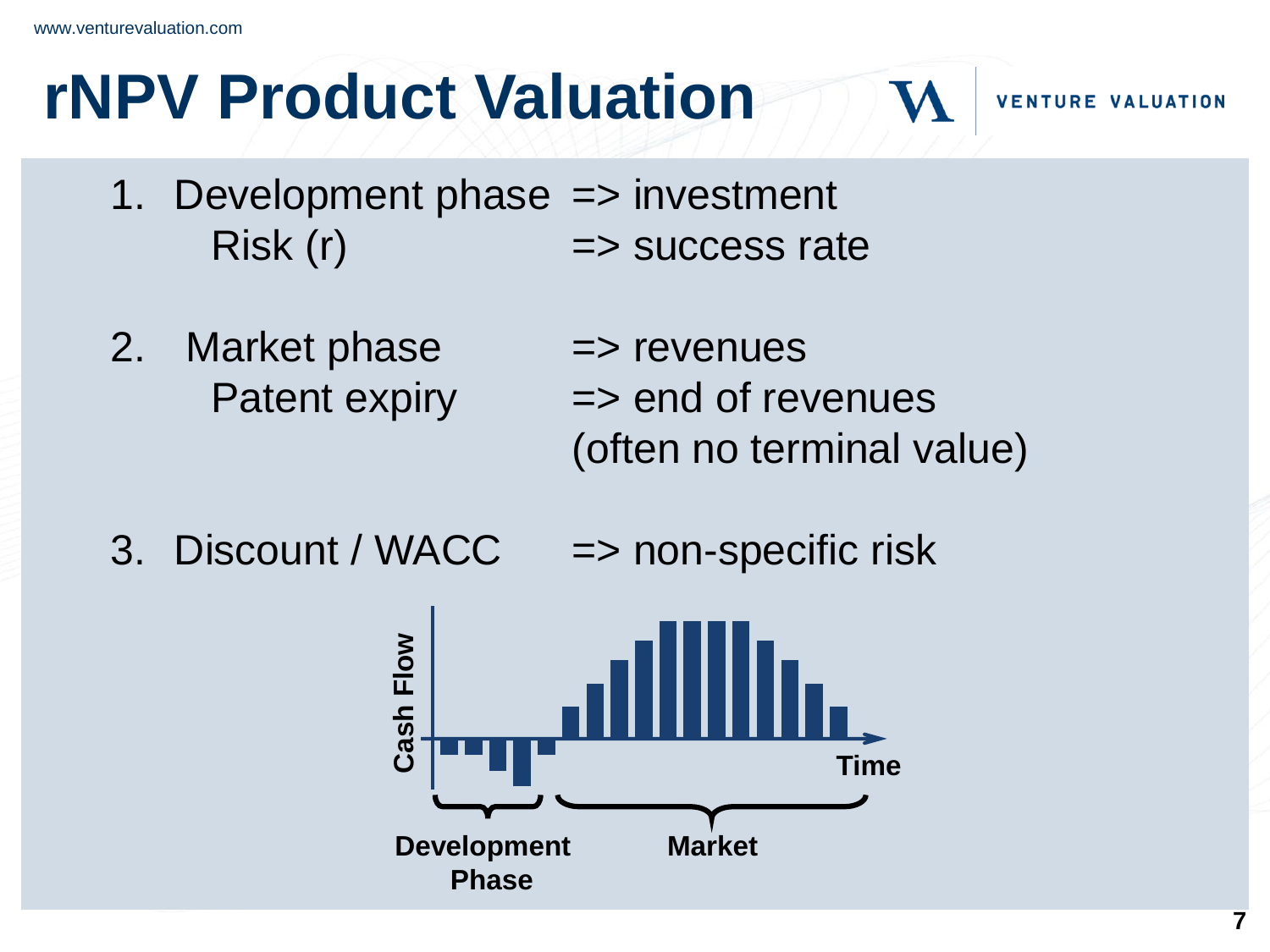#### **Deal Example**

| Aurigene, India                                                                                             | <b>Curis, USA</b>                                                                |
|-------------------------------------------------------------------------------------------------------------|----------------------------------------------------------------------------------|
| Subsidiary of Dr. Reddy's Laboratories                                                                      | Publicly listed; Market cap: USD 270m                                            |
| 550 employees                                                                                               | 45 employees                                                                     |
| 8 clinical candidates developed by<br>Partners (Pierre Fabre, Debiopharm)                                   | <b>Collaboration with Roche and</b><br>Genentech                                 |
| Normally retain India rights                                                                                |                                                                                  |
| Focus on Immune modulation for<br>oncology using peptides                                                   | Focus on oncology                                                                |
| Strength in pre-clinical development;<br>bringing drug candidates from hit<br>generation through IND filing | 3 phase I products in development, plus<br>marketed product by Roche / Genentech |

**VENTURE VALUATION** 

**=> Jan 2015: Collaboration, License, Option Agreement to Discover, Develop, Commercialize Oncology Targets**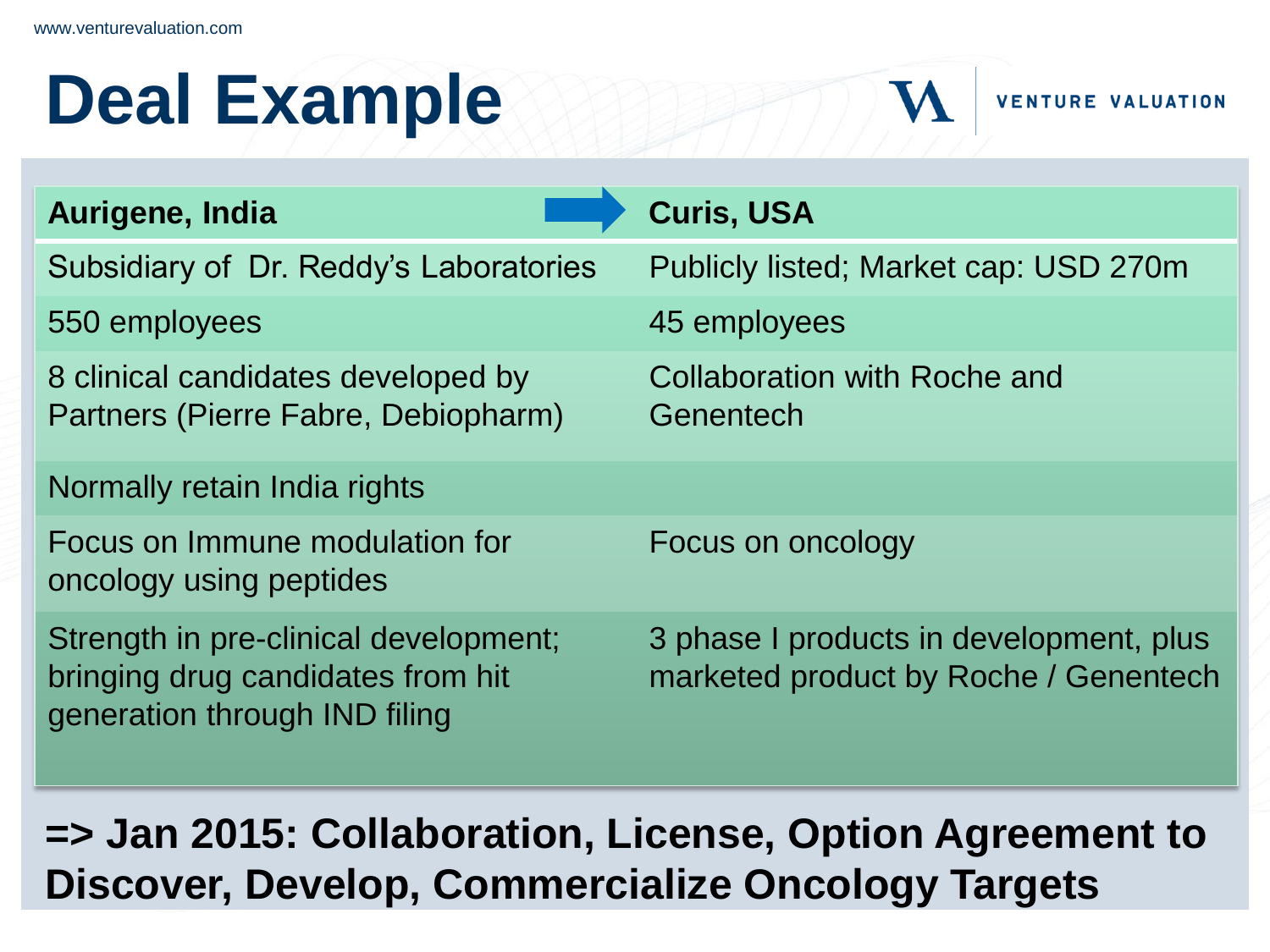## **Aurigene / Curis deal**

 $\Rightarrow$  Option to License Immuno-Oncology programs  $\Rightarrow$  excl. India / Russia rights

**Up-front:** Curis issue 17.1M shares (19.9%) = USD 23.2 m

| <b>Milestone payment:</b>                 | <b>1st / 2nd</b> | 3rd/4th          | <b>Further programs</b> |
|-------------------------------------------|------------------|------------------|-------------------------|
| Option fee / clinical                     |                  | USD 10m USD 7.5m | USD 53m                 |
| approval / commercial USD 42.5m USD 42.5m |                  |                  | <b>USD 87.5m</b>        |

**VENTURE** 

#### **Royalties:**

~10% royalties (high single digits to 10%)

**Deal value**: USD 370m (5 prog.) / 1<sup>st</sup> prog. = USD 57m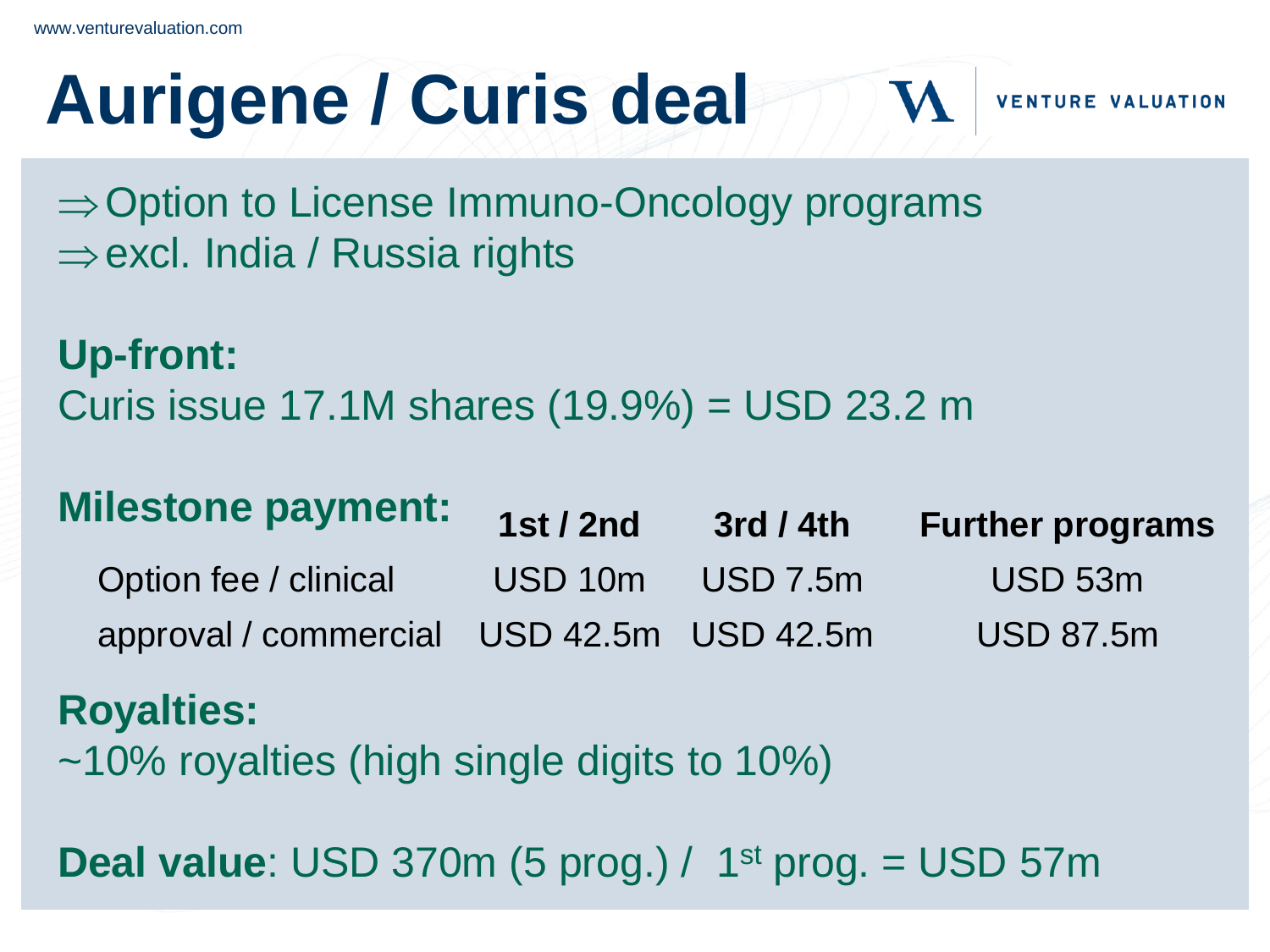#### **Product Value – 1 st Prog.**

**VENTURE** 

**Value of 1st Program:**

- $-$  rNPV  $\rightarrow$   $\sim$   $\sim$   $\sim$   $\sim$   $\sim$   $\sim$  USD 31.1m
- **Value of deal: rNPV**
- $-$  1/5 of up-front\*  $\qquad \qquad \Rightarrow \qquad \text{USD 3,2m}$
- Clinical milestones (USD 10m) => USD 2,0m
- Approval/market (USD 42.5) => USD 0,6m
- Royalties (10%) => USD 6,1m
- **Total (38% to Aurigene) => USD 11,9m**

\* Including taxes 24%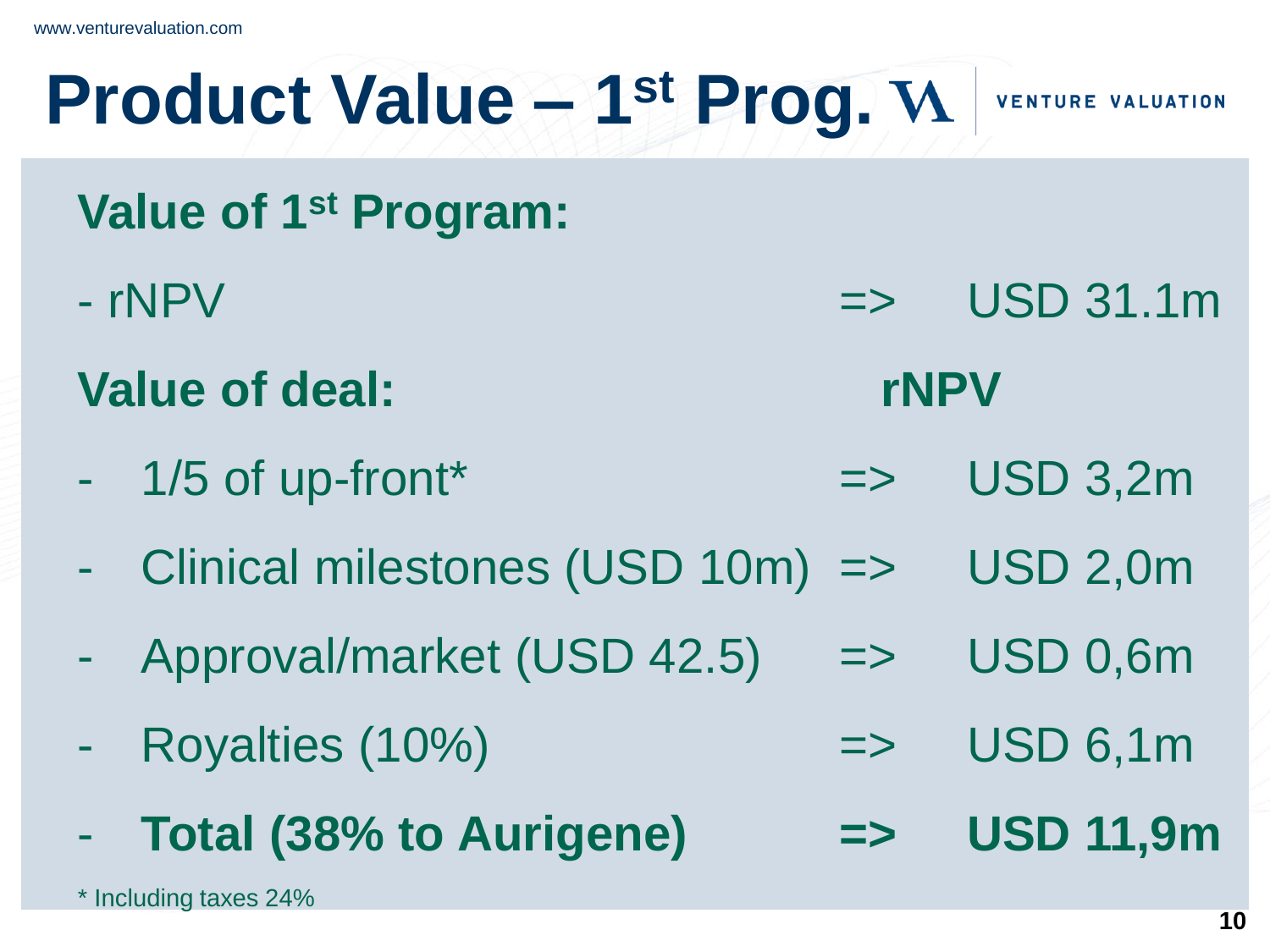## **Deal Value drivers**

- **Option / Shares**
- **Extend of program**
- **Development costs**
- **Market (pricing/reimbursement, competition, indication(s), IP)**
- **Product Risk (success rate)**
- **Deal Structure**
- **Discount rate / cost of capital**
- **Deal structure**
- **Taxes**

**VENTURE**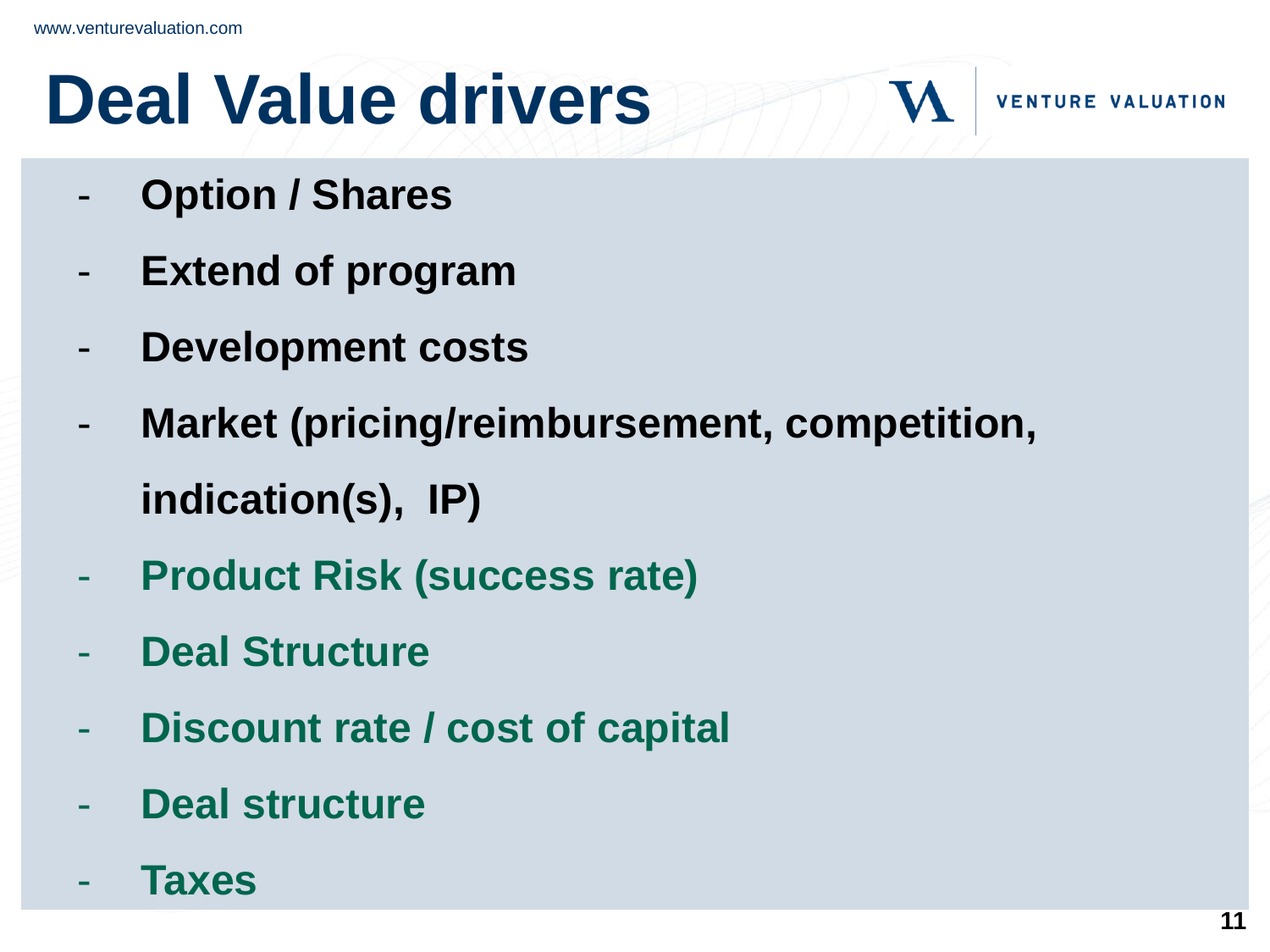#### **rNPV – Success rate**

**VENTURE VALUATION** 



#### **The relation between Risk and Value**

• Completion of a phase  $\longrightarrow$  Direct value increase

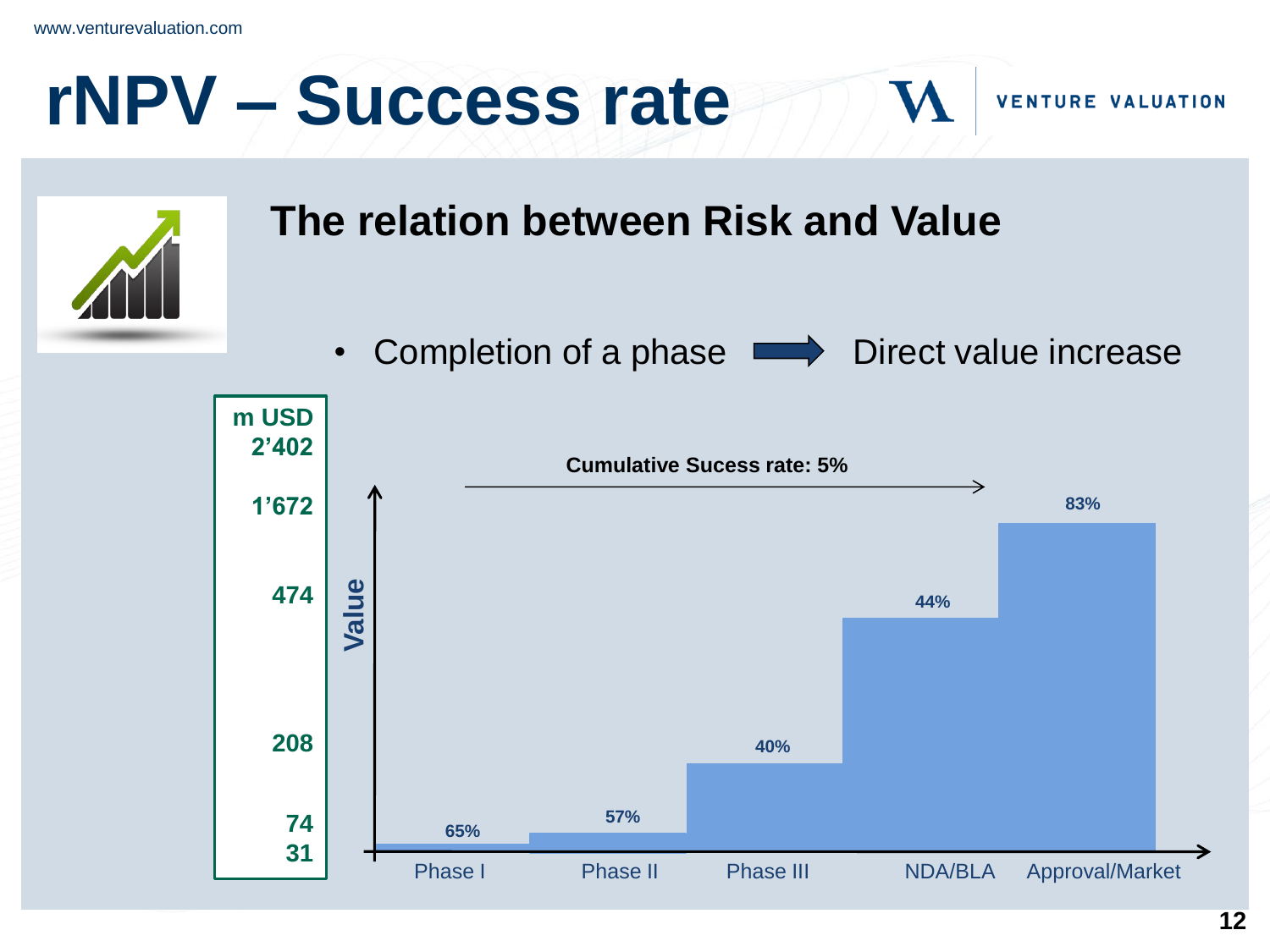#### **Deal structure**



#### Two very different deal structures can have same value:

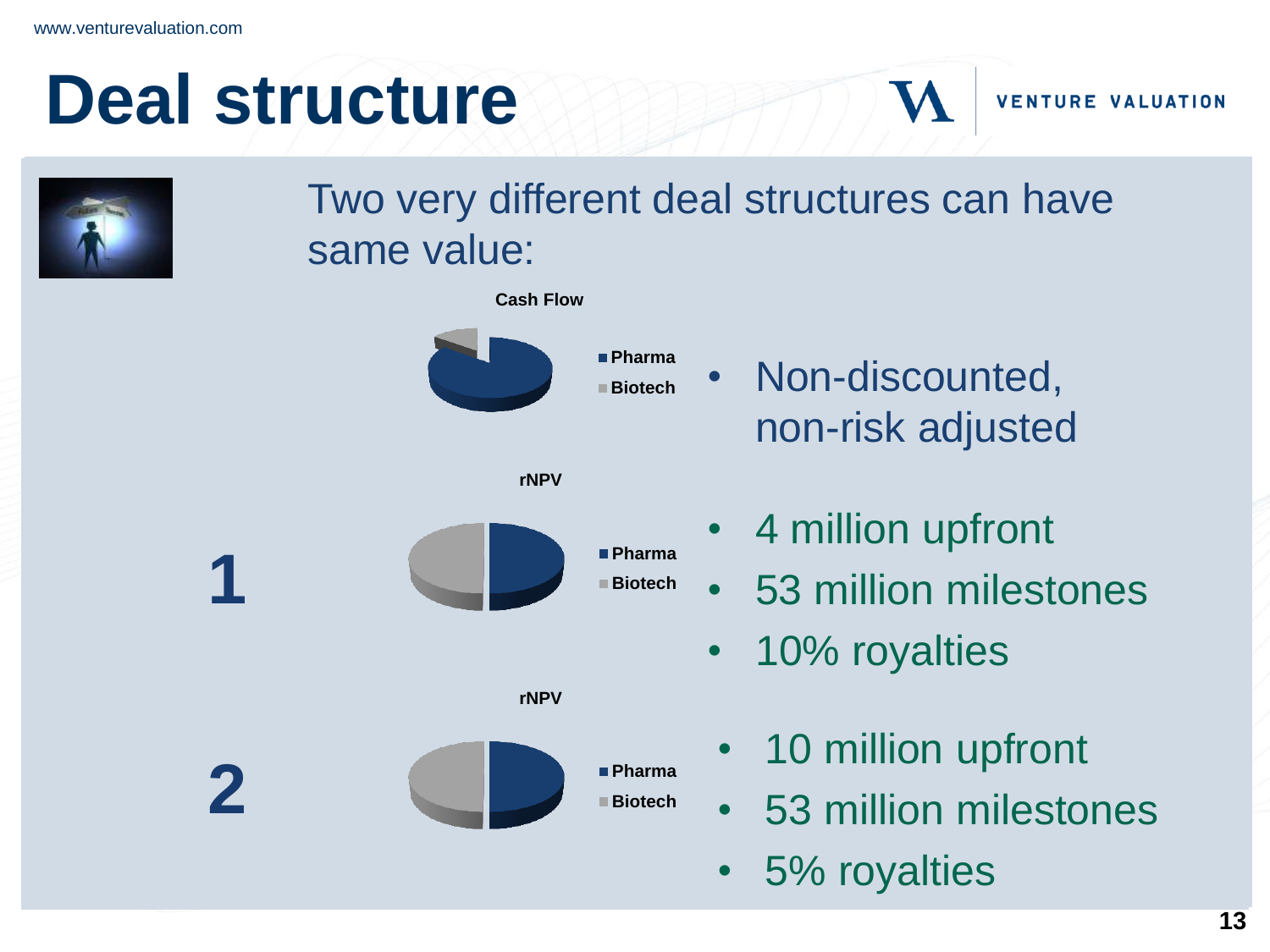## **Cost of equity / WACC**



Cost of Equity / discount rate in rNPV:

- Early stage 12% 28%
- 
- Late stage 9% 20%
- 

Source. www.biostrat.dk

- Mid stage 10% 22%
	-
- Pharma below 10% (incl. debt)

**VENTURE VALUATION** 

Cost of equity and non-development associated risks.

> $20\% \Rightarrow$  USD 31m  $25\% \Rightarrow$  USD 19m  $15\% = \text{USD} 55m$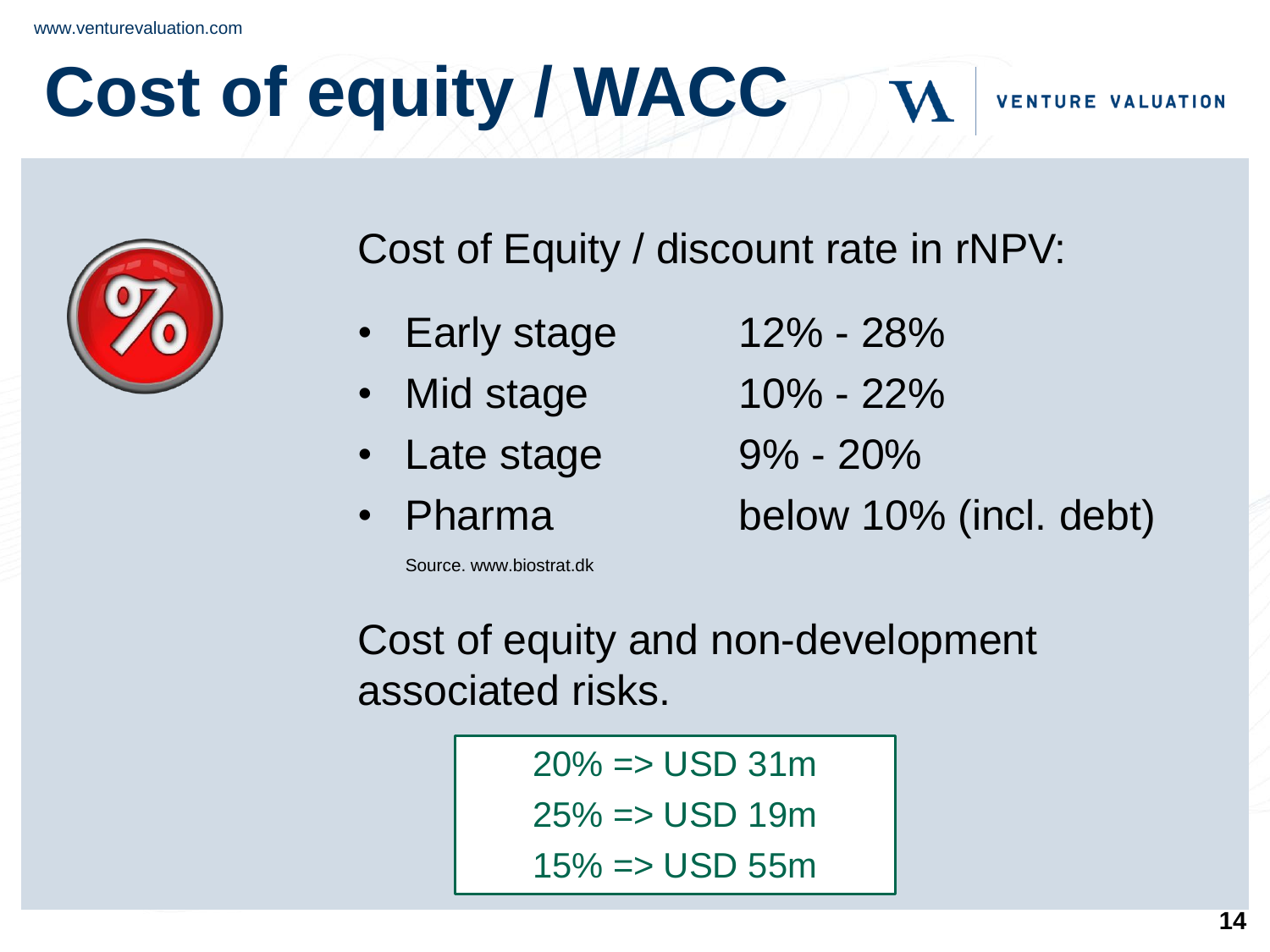www.venturevaluation.com

#### **Cost of equity / WACC** M **VENTURE VALUATION**

|                                 | Aurigene, India                 | <b>Curis, USA</b>           |
|---------------------------------|---------------------------------|-----------------------------|
| <b>Cost of Capital</b>          | $10\%$ (20%)                    | 20% (20%)                   |
|                                 |                                 |                             |
| rNPV of 1 <sup>st</sup> product |                                 | <b>USD 42m (USD 31m)</b>    |
| Deal value                      | USD <sub>23m</sub><br>(USD 12m) | <b>USD 19m</b><br>(USD 19m) |
| % of Deal                       | 54% (38%)                       | 46% (62%)                   |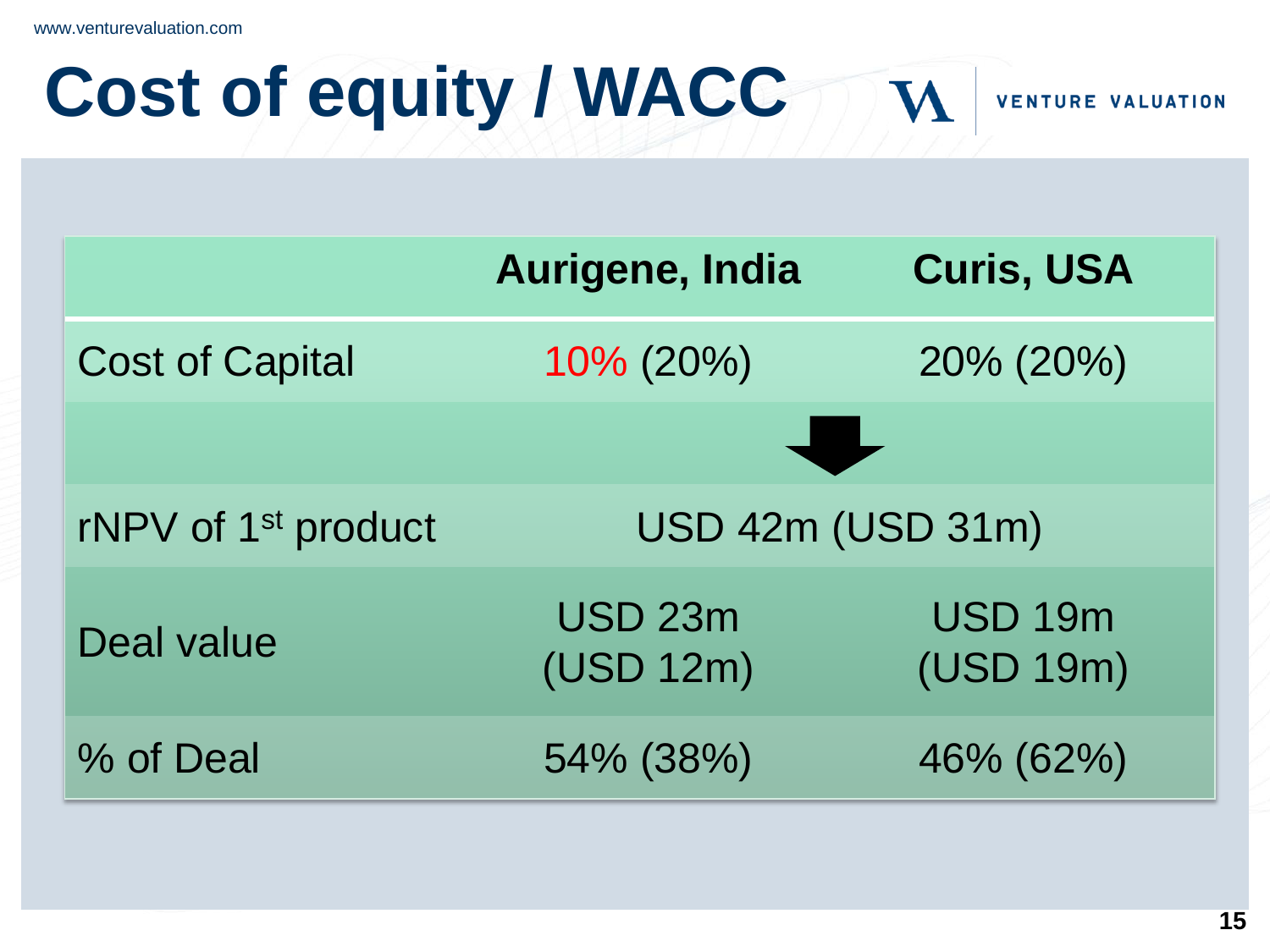| <b>Taxes</b> | <b>VENTURE VALUATION</b> |
|--------------|--------------------------|
|              |                          |

|                                 | Aurigene, India             | <b>Curis, USA</b>           |
|---------------------------------|-----------------------------|-----------------------------|
| Taxes (OECD)                    | 24% (24%)                   | $12.5\%$ (24%)              |
|                                 |                             |                             |
| rNPV of 1 <sup>st</sup> product |                             | <b>USD 36m (USD 31m)</b>    |
| Deal value                      | <b>USD 12m</b><br>(USD 12m) | <b>USD 24m</b><br>(USD 19m) |
| % of Deal                       | 32% (38%)                   | 68% (62%)                   |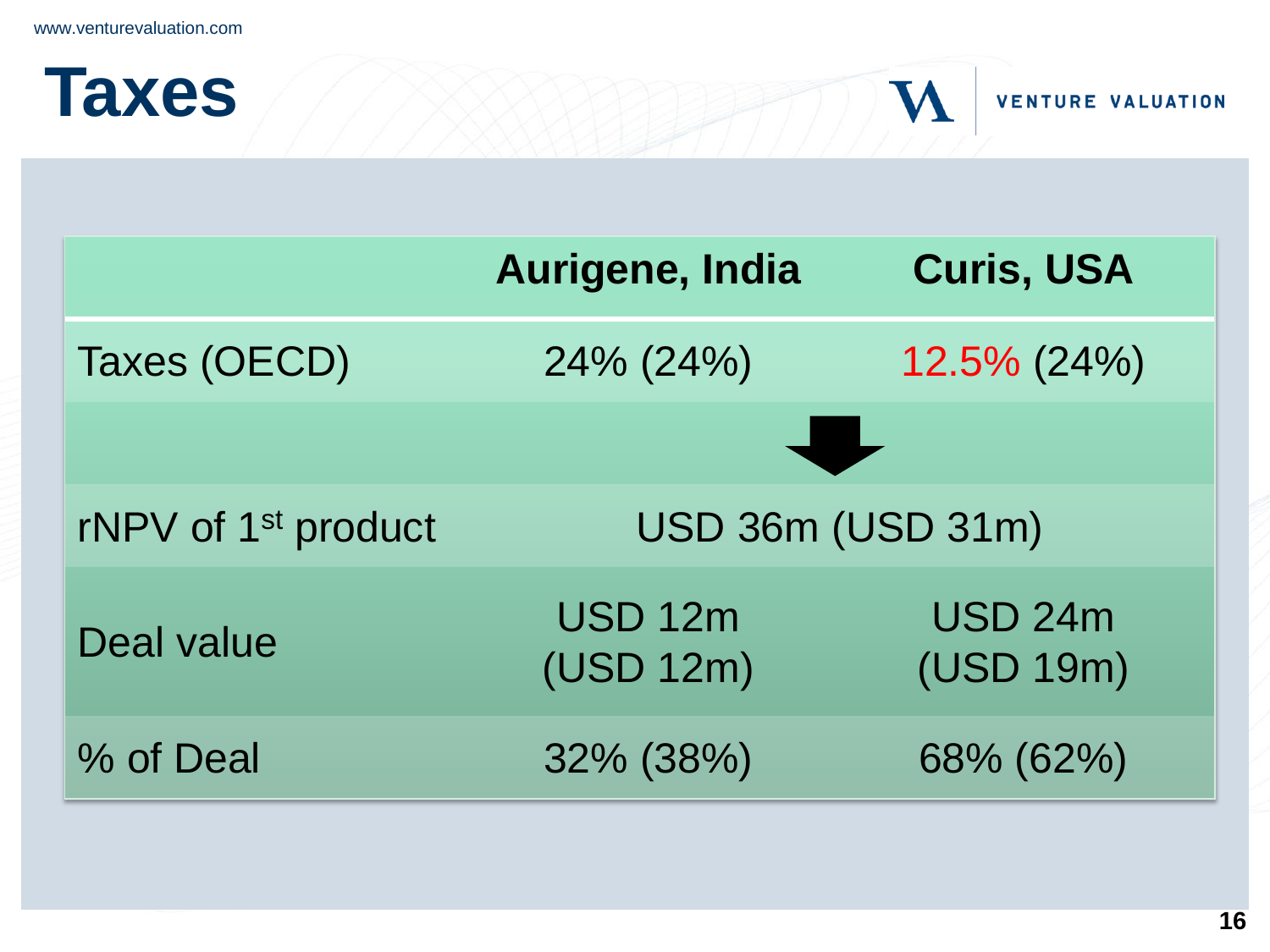#### **Creativity/Deal facilitator**

**VENTURE** 

- Have alternatives / options (M&A, other partners)
- Look at comparable deals
- Know what you want and know what your potential partner wants
- Investigate partner
- Provide all relevant information => reduce risk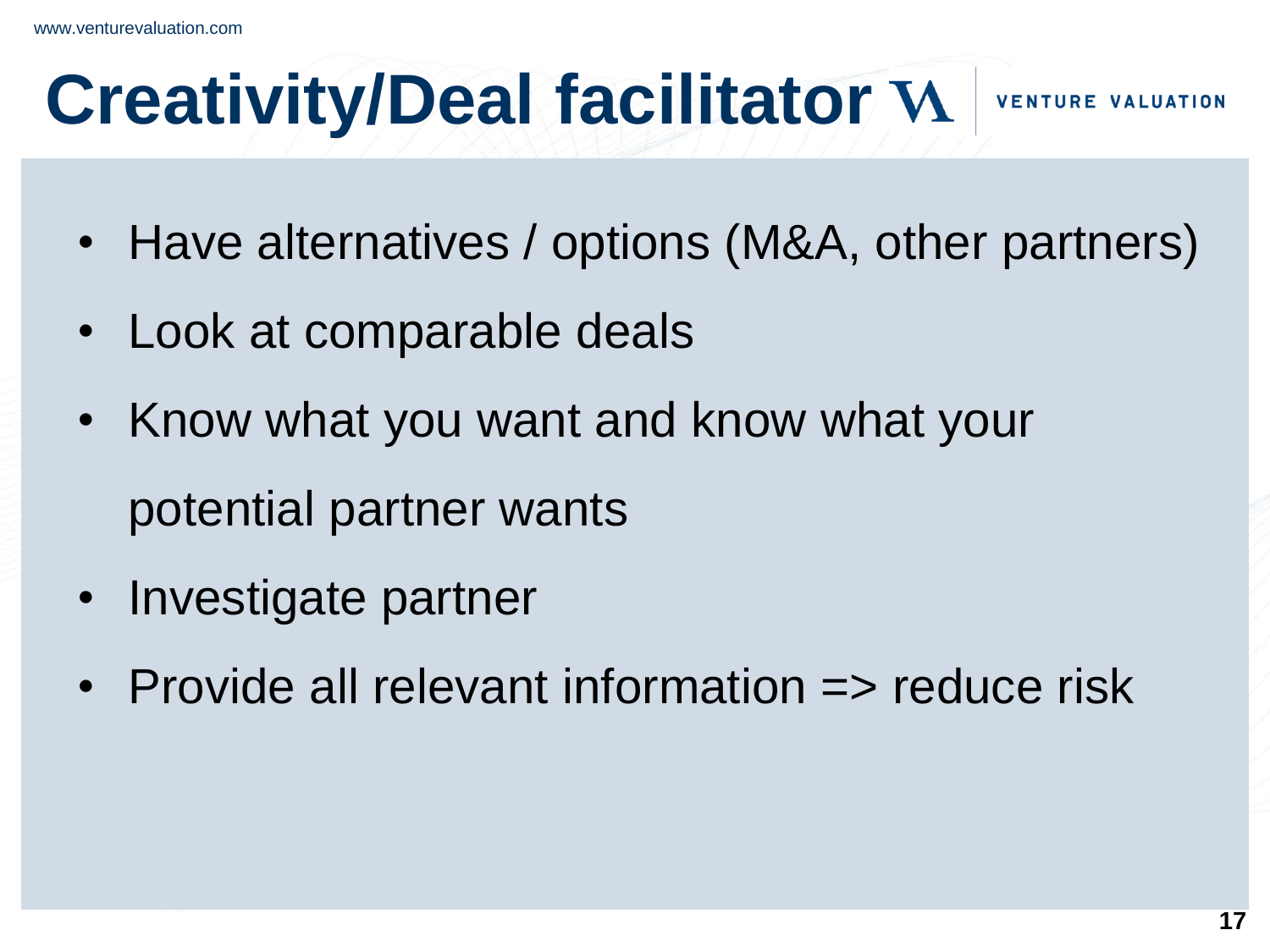#### **Creativity/Deal facilitator**

**VENTURE** 

- Escalating annual payments
- Fallback if deal is terminated
- Deal structure (licensing, co-marketing, copromotion)
- Understand all stakeholders including Investors (they push for front-loaded deals)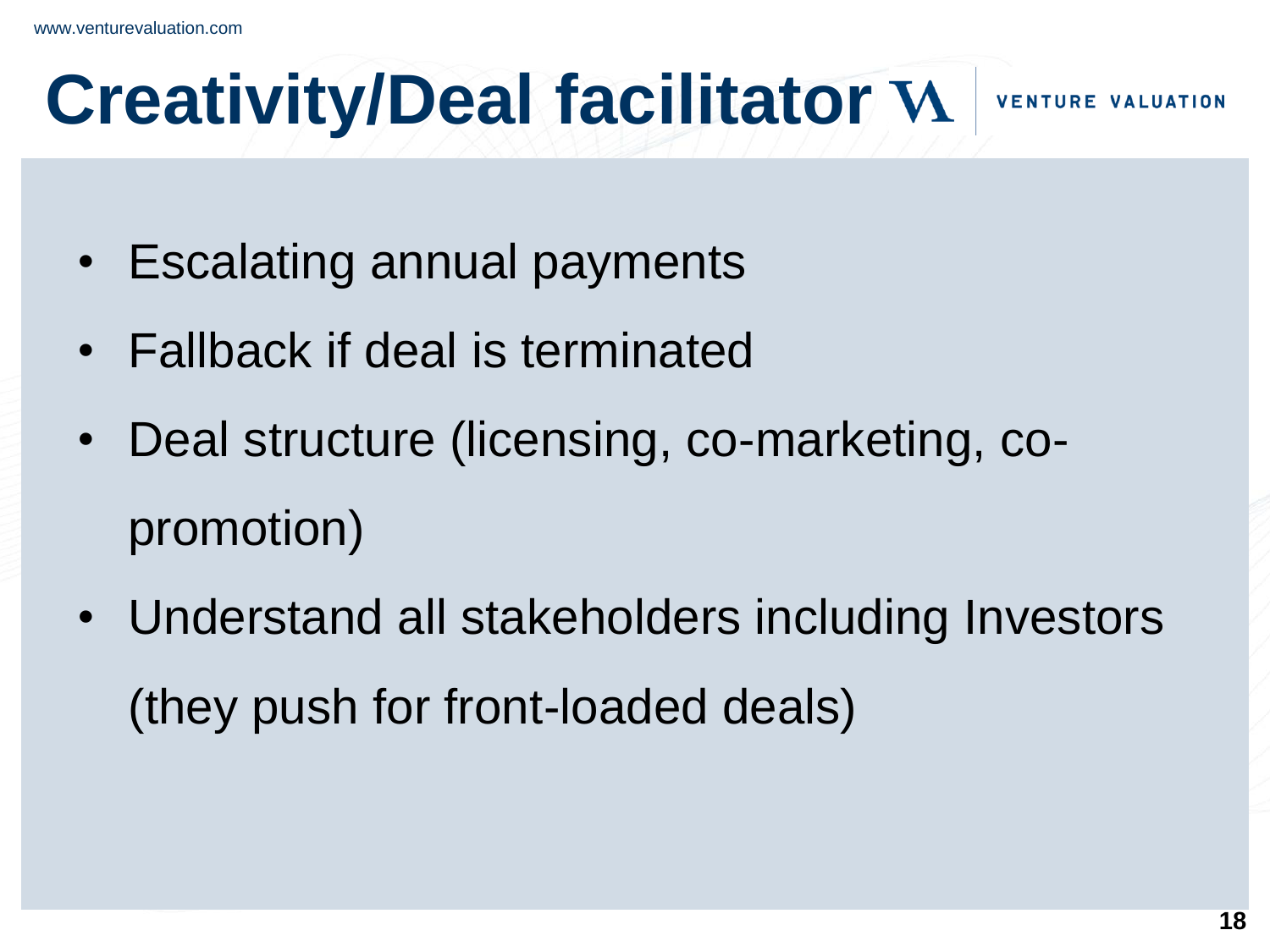#### **Conclusion**

- Valuation is key in the development any product
- Value is based on risk and potential
- Options / Shares as instrument
- Think about worst case => protection
- Biotechs: out-license early stage products / own development of most advanced programs
- Think outside the box => **BE CREATIV**